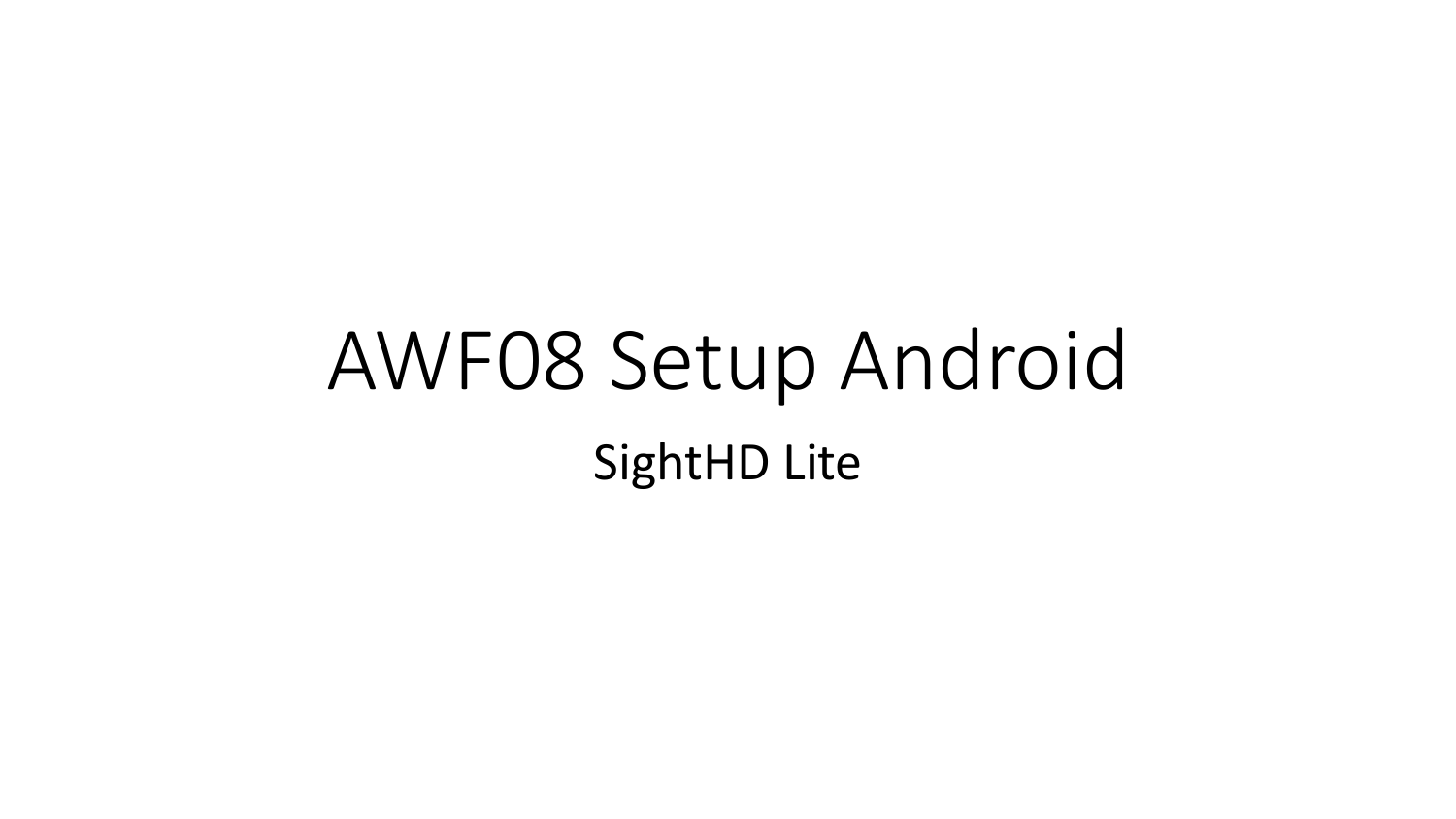



Download and install ALC SightHD Lite app to your phone. Start the app and select Device addition.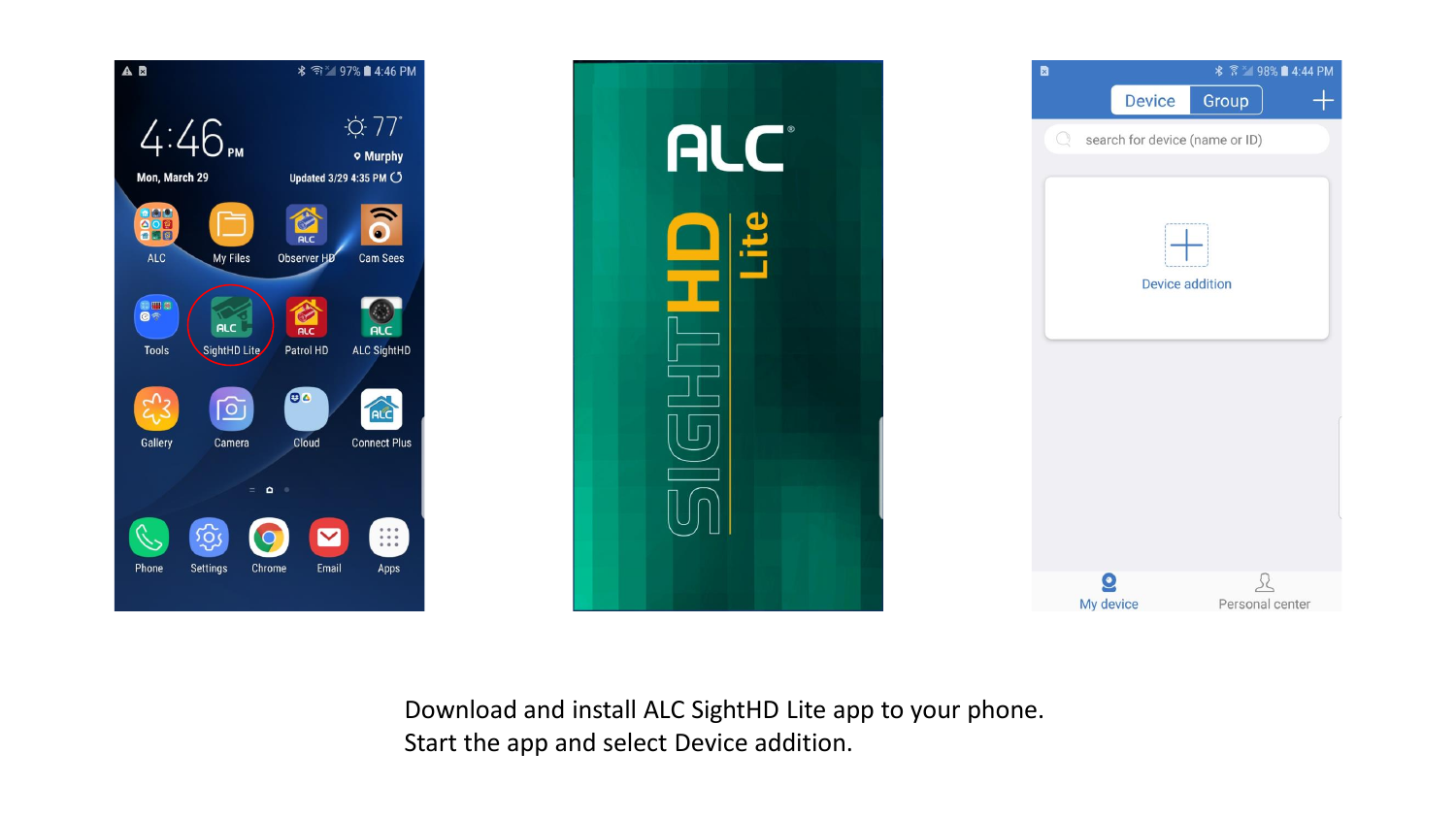





 $\overline{A}$ 

Complete

On this screen, swipe left a couple times to get to last screen. Select "Go to settings" at the bottom to go to the phones Wi-Fi Settings menu.

Ignore the audio from the camera and select "Other ways to add" at the bottom of the screen, then select "Standalone camera"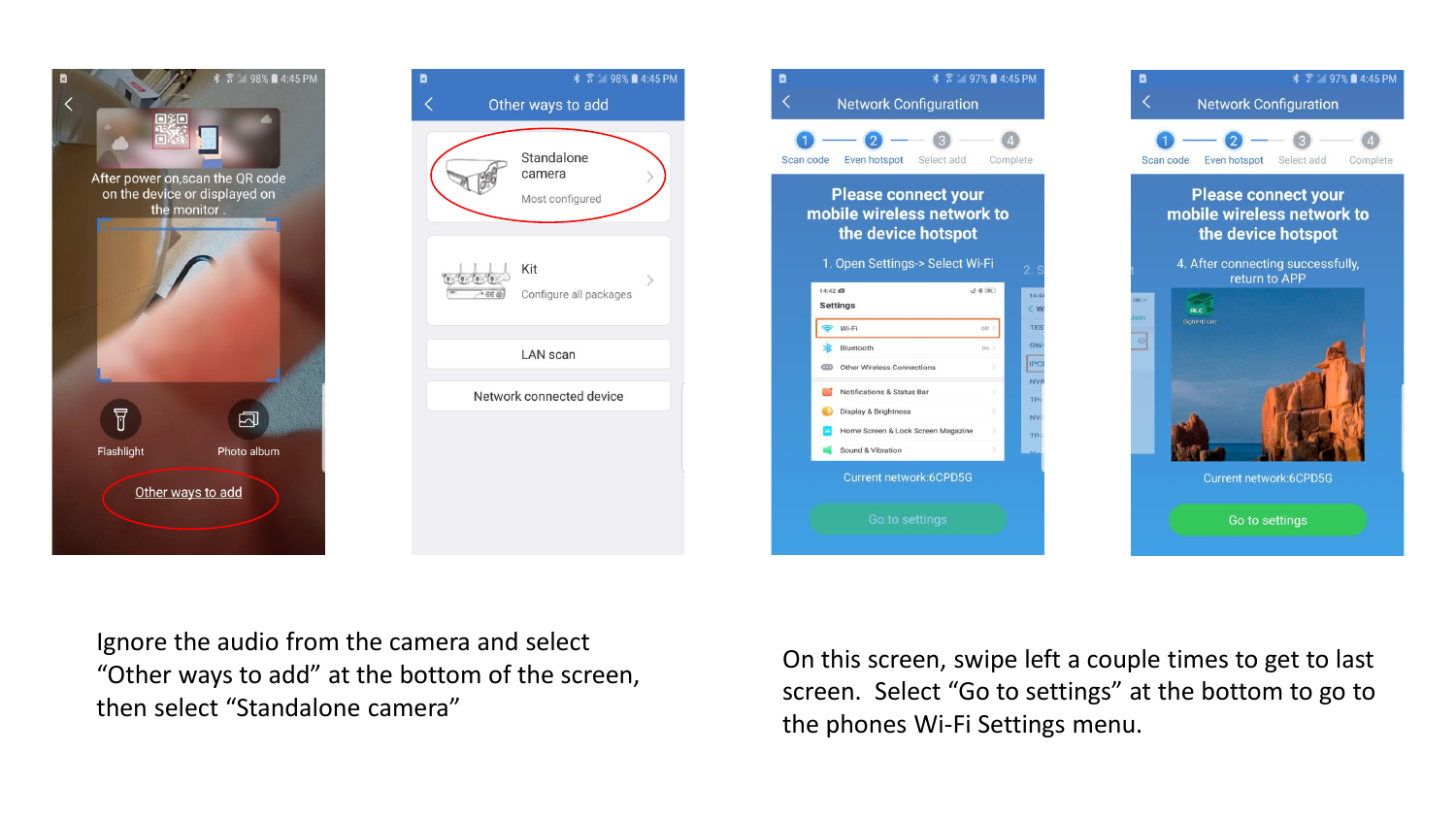

Once there, one of the available networks will show as "IPCxxxxxxxxxxxxxx". This is the camera. Select this and enter default password, 11111111.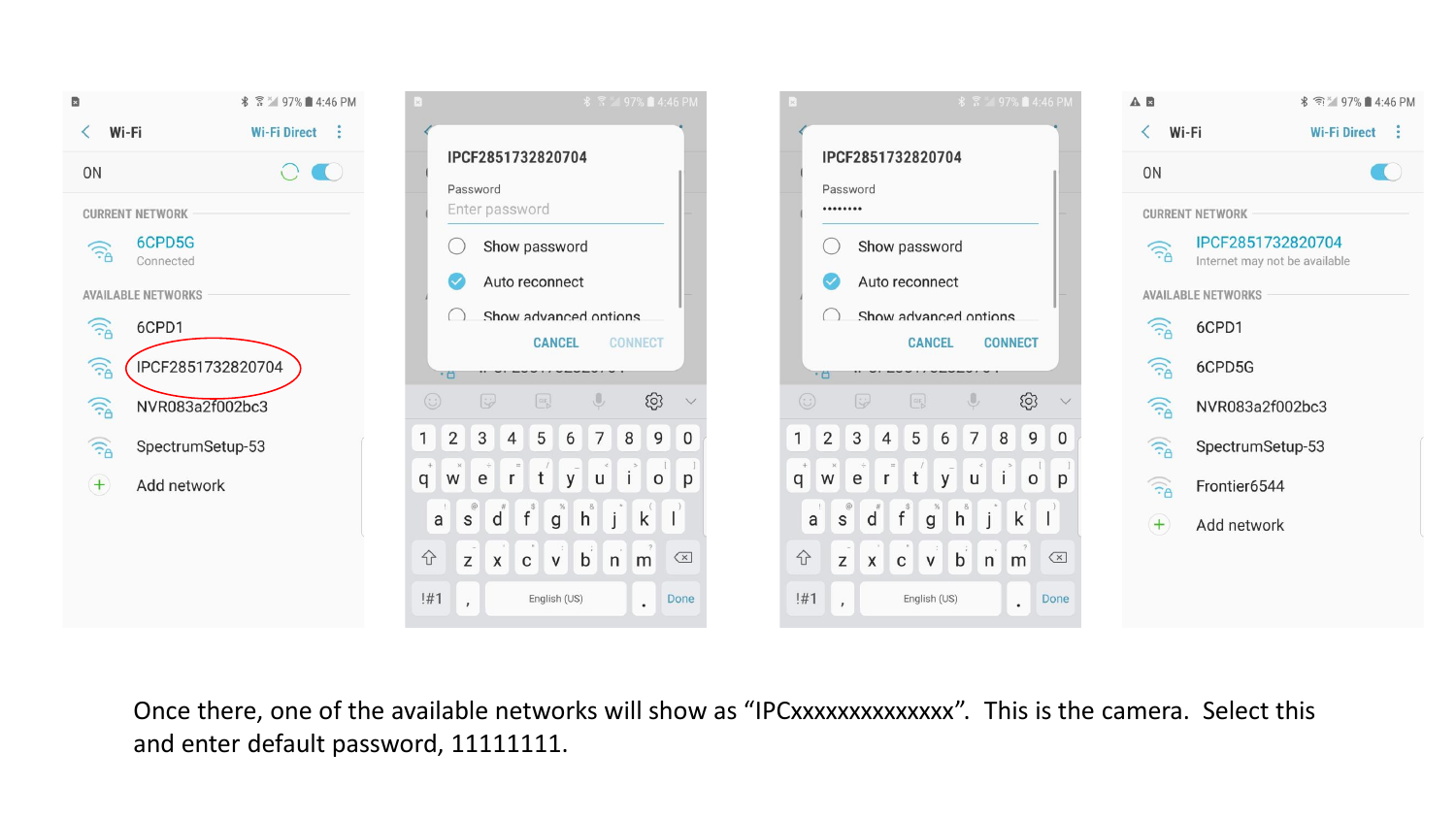



**Direct Connection** 



After that is complete, go back to the SightHD Lite app and select "Remote View" at the bottom. On the next screen it should display available Wi-Fi networks. Select your network and enter your Wi-Fi password and select "Confirm"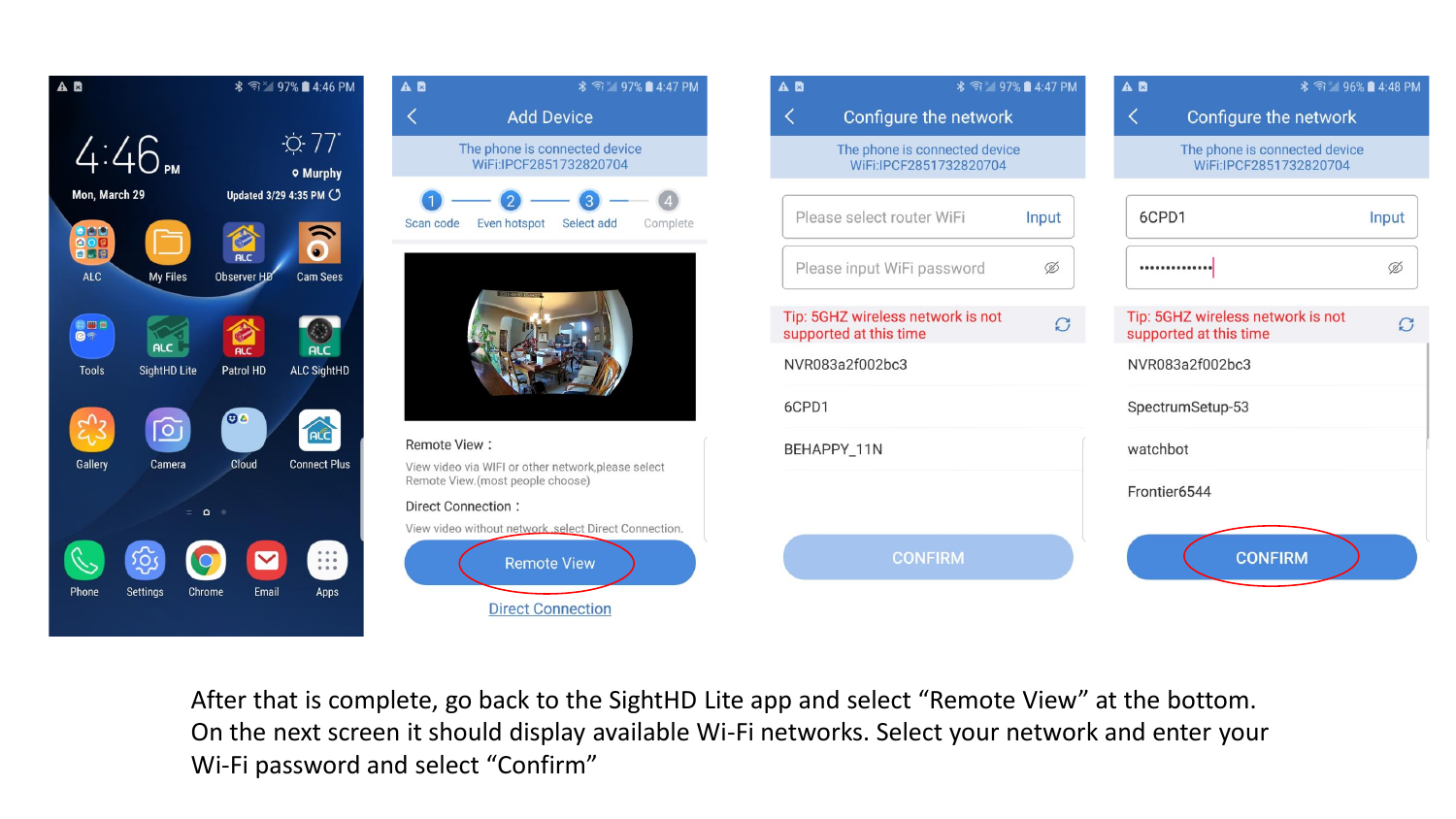| AB<br>K.                                                                                          | <b><i>\</i></b> <del></del> <b>1</b> 4:48 PM<br>Configure the network | AB<br><b><i>\</i></b> <u></u> <u></u> <b>3</b> × 196% <b>4:48 PM</b><br><b>Result prompt</b>                       | AB <sub>1</sub> | <b>*</b> <u>₹ 34</u> 96% <b>4:48 PM</b><br>Result prompt                                                                                                    | AB | Result prompt                                                                                                                                     | <b>*</b> ₹ 24 96% <b>4:49 PM</b> |  |
|---------------------------------------------------------------------------------------------------|-----------------------------------------------------------------------|--------------------------------------------------------------------------------------------------------------------|-----------------|-------------------------------------------------------------------------------------------------------------------------------------------------------------|----|---------------------------------------------------------------------------------------------------------------------------------------------------|----------------------------------|--|
| Configuration in progress, network<br>configuration process may take 1-2<br>minutes, please wait. |                                                                       | Configuring the network successfully<br>The network has been successfully configured<br>for your device 1732820704 |                 | Set device name<br>Give the device 1732820704 a name~<br>Device<br>The following can be directly selected<br>Bedroom<br>living room<br>Office<br>Study room |    | Set device password<br>For added security, please set<br>a password<br>Password: please enter<br>Confirm password: please ente<br>Skip<br>Confirm |                                  |  |
|                                                                                                   | $0^{\circ}$                                                           | <b>CONTINUE</b>                                                                                                    |                 | Confirm<br><b>CONTINUE</b>                                                                                                                                  |    | <b>CONTINUE</b>                                                                                                                                   |                                  |  |
|                                                                                                   | Need to wait for a while, do not<br>disconnect the network!           |                                                                                                                    |                 |                                                                                                                                                             |    |                                                                                                                                                   |                                  |  |

The phone will send your Wi-Fi information to the camera and it will connect to your network. On the next screen type in a name for your camera and then "Confirm". It will then ask you to create and confirm a password for your camera. Use letters and numbers only.